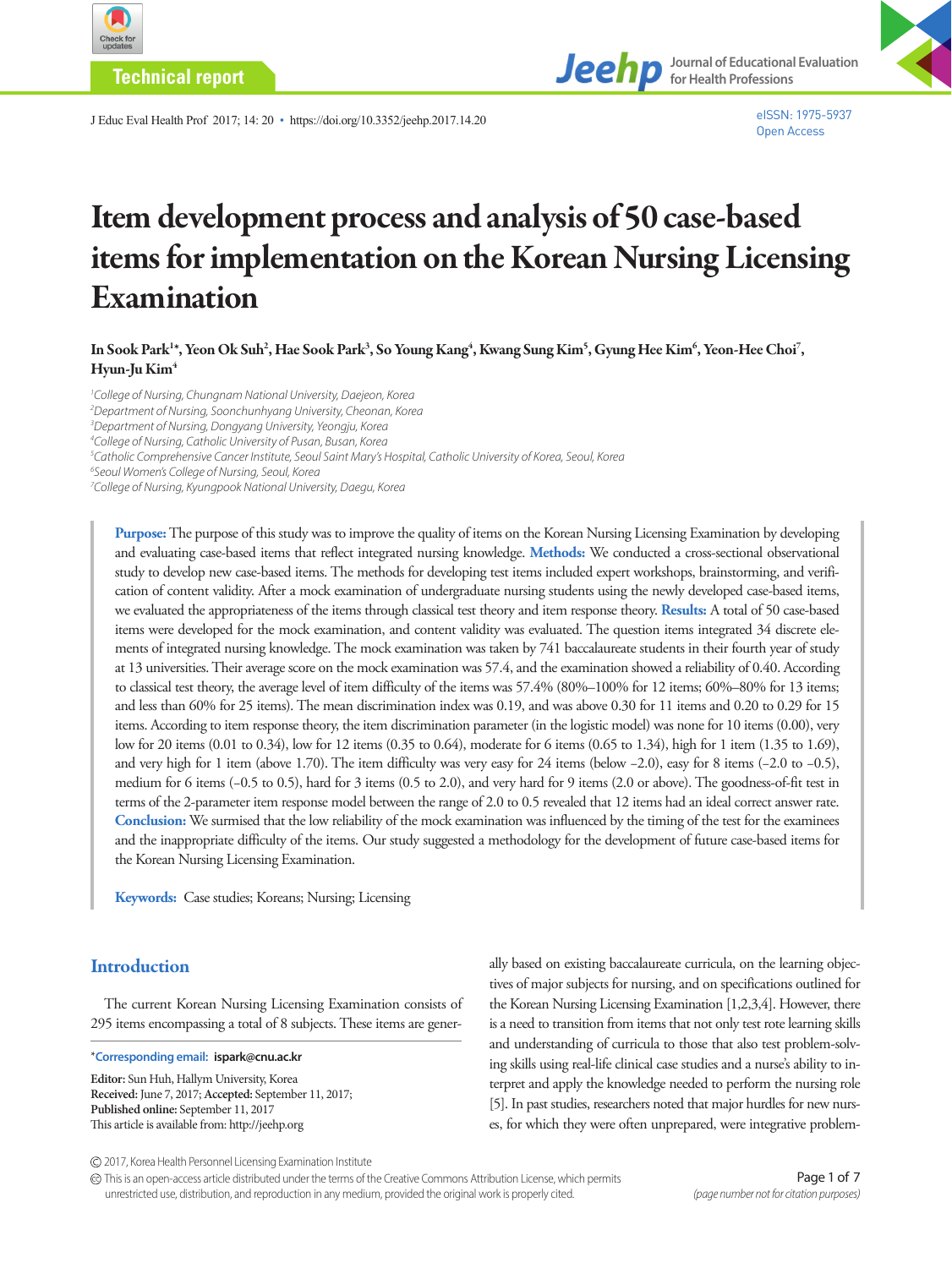solving skills, decision-making skills, and coping with situations requiring those skills [6,7]. Moreover, Suh et al. [8] reported that "items based on problem-solving skills that reflect the most up-to-date clinical situations" are needed and that "education teaching nurses how to cope with situations requiring integrative reasoning" should be implemented. Thus, this study aimed to develop case-based items testing the understanding and application of professional nursing knowledge and the problem-solving skills of nurses, and to validate them through item analysis, thereby suggesting that is possible to incorporate case-based items into the Korean Nursing Licensing Examination. The results of a mock examination using the newly developed case-based items are also summarized in this study.

## **Methods**

#### Study design

A cross-sectional observational study was performed.

#### Development process of items

*The nursing role:* In a recent study, Park et al. [9] analyzed the nursing competencies required for the nursing role, and by doing so elucidated nurses' role within healthcare. Their study outlined the job description of a nurse and listed the knowledge, techniques, and attitudes required for clinical performance. They found 8 duties, 49 tasks, and 303 job components that scored greater than 3 points on a 4-point scale. Herein, we used the same duties, tasks, and job components that were outlined in their study.

*Integrated nursing knowledge:* Park et al. [10] conducted sub-categorization and linkage of the nursing job, comprising 8 duties and 49 task elements, and the learning outcomes of the Korean Nursing Licensing Examination courses from 7 baccalaureate nursing programs. Based on this study, a further sub-classification of the nursing job was performed by Kang et al. [5] in terms of task elements and learning outcomes, generating a total of 372 discrete elements of nursing knowledge required for the nursing job. Because both studies validated their results, we applied the 372 integrated elements of nursing knowledge as suggested by Kang et al. [5].

*Representative nursing cases:* To obtain a representative sample of nursing case studies linking the components of the nursing job with integrated nursing knowledge and to develop case-based items, we first conducted 2 workshops for clinical nurses; the total number of participants was 23. Second, we collected clinical case studies from nurses, using a clinical case report form that we developed. Any personally identifiable information and hospital information were deleted, and factors such as gender, age, medical diagnosis, medical history, examination type, treatment plan, medications, and nursing intervention were included. Third, we asked for more details specific to the development of items for the Nursing Licensing Examination item. For instance, we included keywords essential to diseases and protocols for both standard medical examinations and examinations specific to the patient of a given case. For common drugs, the name, dosage, administration mode, and adverse drug reactions were collected. We also collected additional information concerning essential intervention skills and procedures for nursing (Table 1).

Fourth, among the collected case reports, our team and the clinical nurses who participated in the workshops selected a total of 40 case studies according to the completeness of information, the prevalence of the disease (favoring diseases that can be encountered in any hospital), and whether the learning goals, the nursing role, and the integrated knowledge were applicable to the general nursing job (Supplement 1).

*Development of case-based items:* Fifth, through brainstorming of the representative nursing case studies by research fellows and clinical nurses, a total of 74 items were initially developed. Each item consisted of a 5-part structure: the heading, the clinical case, subordinate items, item branch, and multiple-choice answers. Each case was linked to 2-4 sub-items. All case-based items were developed following the criteria of the A-type best answer response and of the item development process [11,12].

The 74 items were linked to 8 nursing duties, to 30 nursing tasks, and to 54 elements of integrated nursing knowledge (Supplement 2). Sixth, we tested the content validity of the 74 newly developed

| Table 1. Clinical case input form (red color indicates added content) |  |  |  |  |  |
|-----------------------------------------------------------------------|--|--|--|--|--|
|-----------------------------------------------------------------------|--|--|--|--|--|

| Gender/age                                                  |                                                                                                             | Additional information for test item development              |  |  |  |  |
|-------------------------------------------------------------|-------------------------------------------------------------------------------------------------------------|---------------------------------------------------------------|--|--|--|--|
| Diagnosis                                                   | Key word                                                                                                    | Knowledge nurses must have to                                 |  |  |  |  |
| Chief complaint                                             |                                                                                                             | care for the patient                                          |  |  |  |  |
| History (involved family history)                           |                                                                                                             |                                                               |  |  |  |  |
| Diagnostic test (Lab data, special tests,<br>abnormal data) | Describe routine diagnostic tests and any addi-<br>tional test that must be performed for this pa-<br>tient | Intervention(s) that nurses must<br>implement for the patient |  |  |  |  |
| Treatment                                                   |                                                                                                             |                                                               |  |  |  |  |
| Drug                                                        | Name, dosage, route, side effects                                                                           | Procedures that must be per-                                  |  |  |  |  |
| Nursing problem                                             |                                                                                                             | formed for this patient                                       |  |  |  |  |
| Nursing intervention                                        |                                                                                                             |                                                               |  |  |  |  |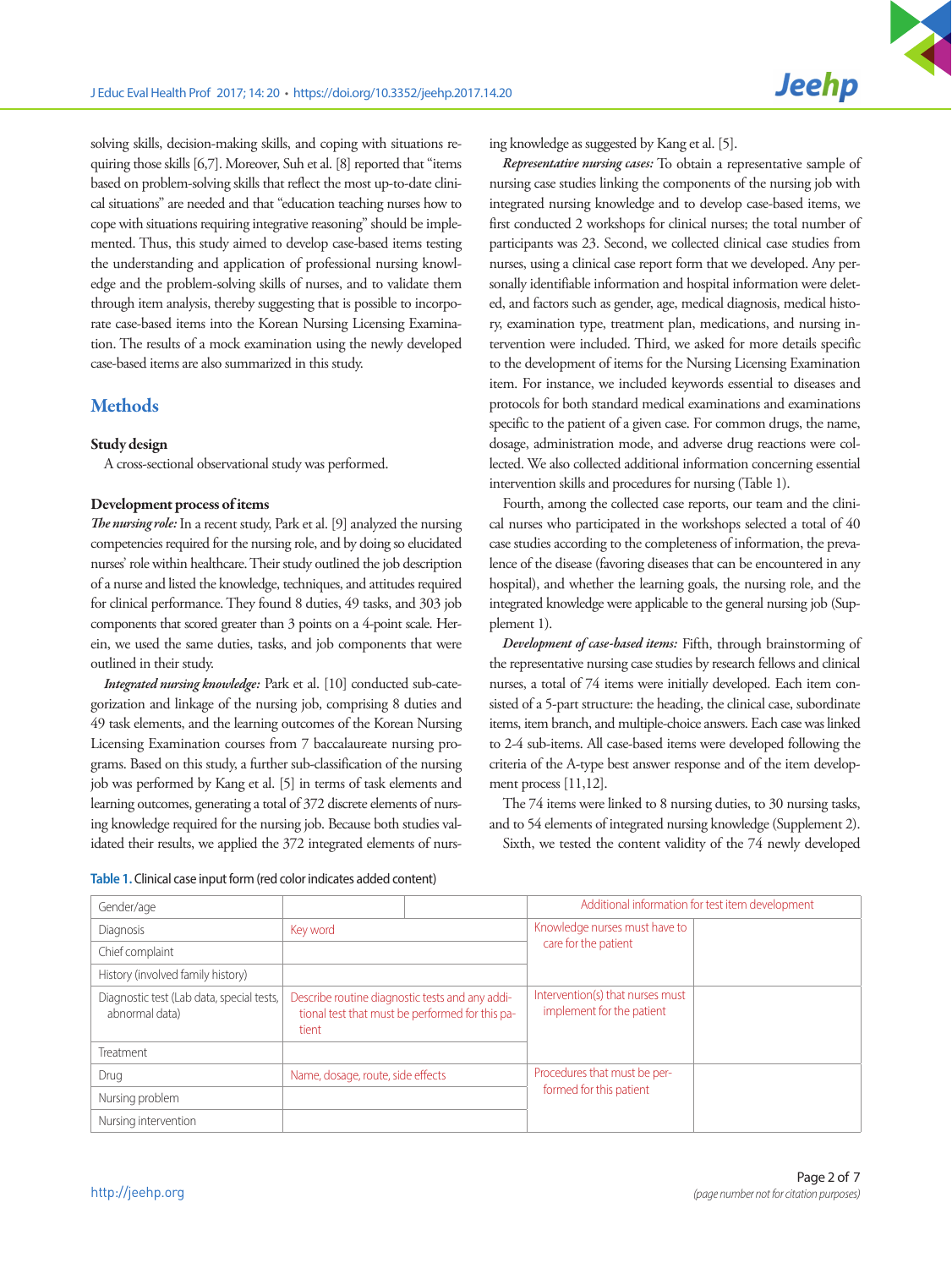items in terms of the nursing role and the learning goals. The validation was performed by 60 examiners: 30 experts with more than 10 years of experience in various fields of nursing education and 30 preceptors with more than 3 years of clinical field experience who did not participate in the item development.

After several rounds of modification, deletion, and development based on the first-round assessment of content validity, the clinical nurses and our team developed a total of 50 items from 21 representative cases in accordance with the following selection criteria: having received a content validity index score of at least 3.0 for the nursing role and learning goals; being a prevalent case (reflecting conditions commonly encountered in the clinic); including knowledge required by new nurses; including current and evidence-based clinical roles of nurses; addressing appropriate learning goals; and being included in the specification of the current Korean Nursing Licensing Examination. A second-round assessment of content validity was performed for the refined set of items, and we validated and finalized the 50 items in terms of the nursing role and learning goals as appropriate (range, 3.0 to 3.9).

#### Mock examination and item analysis

A mock examination consisting of the final 50 case-based items was implemented in 13 schools and taken by 741 students between October 26 and November 4, 2016. The students were given a total of 60 minutes for the examination, and each item was worth 2 points, giving a total of 100 possible points. Item analysis was conducted using 3 analytical methods. We first measured reliability, difficulty, and discrimination power, the latter 2 through classical test theory. We then measured reliability in terms of the Cronbach α, as well as the Spearman-Brown prediction method. To elucidate the factors that influenced reliability, we performed analysis of variance (ANOVA).

Reliability index = {no. of items/(no. of items–1)}  $\times$  {1–(score by item/total score)}

Difficulty index= (no. of correct answers)/(no. of total answers) Item discrimination index= (upper 27% no. of correct answers–

lower 27% no. of correct answers)/(0.27× no. of total answers) Item-total correlation index= no. of students× total no. of students (points for each question× score)–(total of points for each question × total score)/root {(no. of students × points)sum of squares of points} × root {(no. of students × sum of squares of score)–square of total score}

We then used IRTPRO ver. 3.0 (Scientific Software International Inc., Skokie, IL, USA) to perform an analysis according to item response theory and assessed the following parameters: the item discrimination index, the item difficulty, the appropriateness index, and the item characteristic curve. We also interviewed a sample of students who took the mock examination to evaluate the response process validity.

#### Ethical approval

This study received informed consent from all students and the approval of the institutional review board of the College of Nursing of Chungnam National University (2-1046881-A-N-01-201611- HR-050-02-03) after receiving informed consent from subjects.

### **Results**

#### First-round content validity

For the first-round assessment of content validity, a score of 3.5 out of 4 points was reported (Supplement 3).

#### Second-round content validity

The average range of content validity was 3.3 to 3.8 for the nursing role and 3.0 to 3.9 for the learning goals. Integrated nursing knowledge was linked to 34 items (Supplement 4).

#### Final case-based items

The final case-based items were derived from the following nursing areas: 14 items related to 6 cases in adult nursing (breast cancer, lung cancer, thromboembolism, hepatic encephalopathy, cerebral hemorrhage, cervical cancer, and complex epilepsy); 7 items in basic nursing (dehydration and hydration with electrolyte imbalance, parotid gland cancer, and chronic obstructive pulmonary disease); 9 items in pediatric nursing (neonatal jaundice, acute gastroenteritis, respiratory disease, and nephrotic syndrome); 6 items in maternal nursing (placenta previa, abnormal uterine placental circulation, and preeclampsia); 7 items in mental health (schizophrenia and bipolar disease); and 7 items in community health (integrated case management of vulnerable families, public health centers, and industrial and workplace health).

#### Item analysis

*Classical test theory:* The responses of the students are shown in Supplement 5. The Cronbach alpha for the mock examination was relatively low (0.40). Using the Spearman-Brown prediction method, we predicted that at its current difficulty level, an examination with 450 items would show a reliability coefficient of 0.857. To delineate the factors that contributed to reliability, we performed ANOVA. The analysis showed that student-related factors contributed 0.98% towards overall reliability; item-related factors, 25.70%; and idiopathic factors, 73.31% (Table 2). According to classical test theory, the average item difficulty was 57.4% (12 items had an item difficulty of 80% to 100%; 13 items, 60% to 80%; and 25 items, below 60%). The mean item discrimination index was 0.19 (over 0.30 for 11 items and 0.20 to 0.29 for 15 items) (Supplement 6). The mean item-total correlation index was 0.18 (0.30 for 2 items; 0.20 to 0.29 for 22 items; and below 0.20 for 26 items). The results of the item content analysis, the job description, and an analysis of the 50 case-based items of the mock examination are summarized in Supplement 7.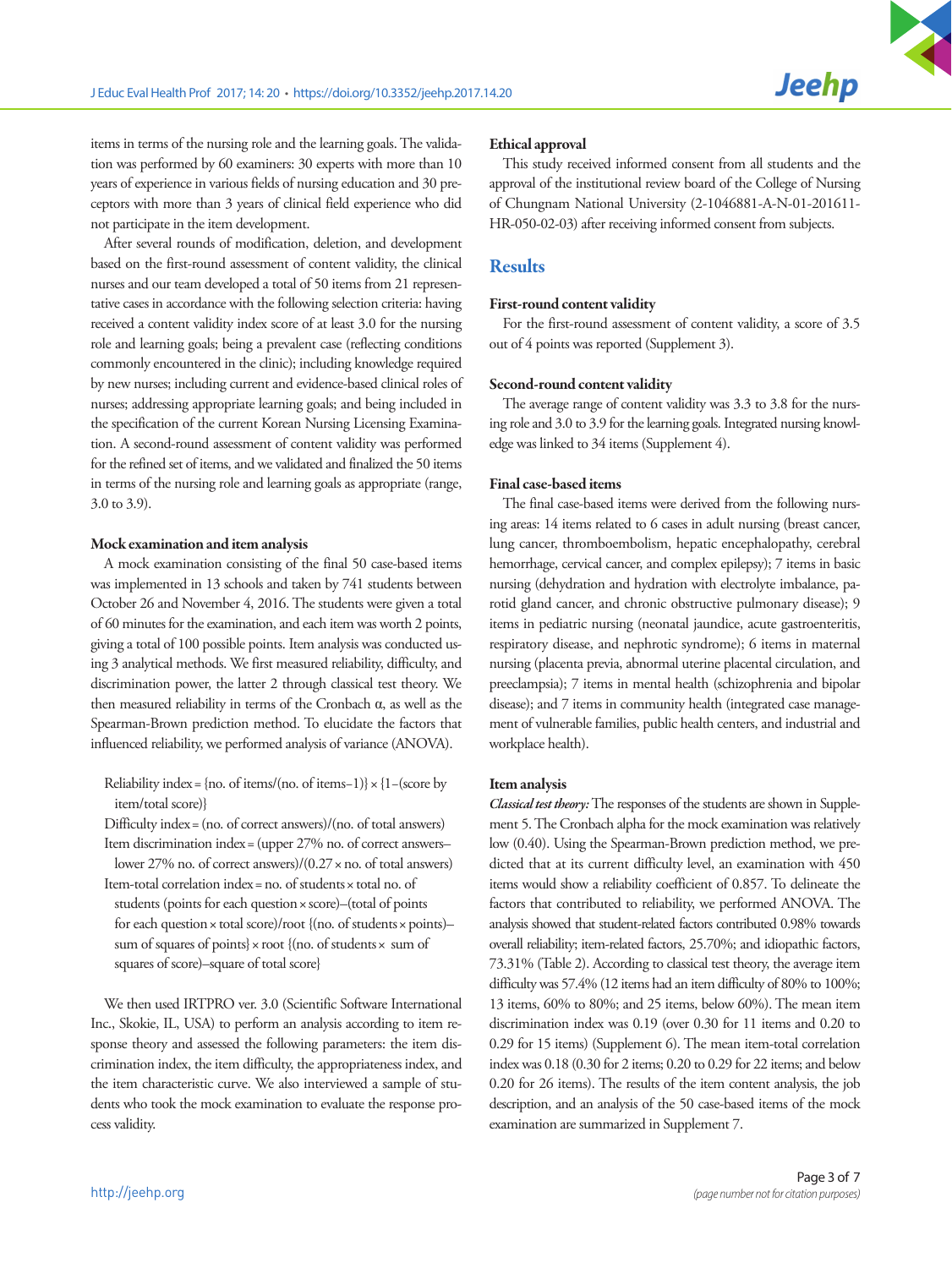

### **Table 2.** Reliability and factors affecting reliability

| (1) Reliability                                                    |                       |                   |  |                            |          |               |          |                  |                 |                    |          |
|--------------------------------------------------------------------|-----------------------|-------------------|--|----------------------------|----------|---------------|----------|------------------|-----------------|--------------------|----------|
| Students: differentiation 741.00 (no. of students)                 |                       |                   |  |                            |          |               |          |                  |                 |                    |          |
| Items: random 50.00 (items)                                        |                       |                   |  |                            |          |               |          |                  |                 |                    |          |
| Pattern                                                            | Variance component    |                   |  | Levels                     |          | Signature     |          | Rule             |                 |                    |          |
| Students                                                           | 0.002                 |                   |  | 1.00                       |          | d             |          | Tau only         |                 |                    |          |
| Items                                                              |                       | 0.001             |  |                            | 50.00    |               | r        |                  | Delta only      |                    |          |
| Student-item                                                       |                       | 0.004             |  |                            | 50.00    |               | dr       |                  | Delta and delta |                    |          |
| Results                                                            |                       |                   |  |                            |          |               |          |                  |                 |                    |          |
| $S2(T) = 0.002$                                                    |                       |                   |  |                            |          |               |          |                  |                 |                    |          |
| $S2(D) = 0.005$                                                    |                       |                   |  |                            |          |               |          |                  |                 |                    |          |
| $S2(d) = 0.004$                                                    |                       |                   |  |                            |          |               |          |                  |                 |                    |          |
| $Er2 = 0.402$ (low-stakes test) – general reliability              |                       |                   |  |                            |          |               |          |                  |                 |                    |          |
| Phi = 0.332 (high-stakes test) - phi reliability of licensing exam |                       |                   |  |                            |          |               |          |                  |                 |                    |          |
| (2) Spearman-Brown prediction                                      |                       |                   |  |                            |          |               |          |                  |                 |                    |          |
| No. of items                                                       | 50                    | 100               |  | 150                        | 200      | 250           | 300      |                  | 350             | 400                | 450      |
| SD                                                                 | 11.87                 |                   |  |                            |          |               |          |                  |                 |                    |          |
| Reliability                                                        | 0.4                   | 0.571429          |  | 0.666667<br>0.727273       |          | 0.769231      | 0.8      |                  | 0.823529        | 0.842105           | 0.857143 |
| Standard error of measurement                                      | 9.194462464           | 7.770739          |  | 6.853148                   | 6.198905 | 5.702164      | 5.308425 |                  | 4.986397        | 4.71666            | 4.486438 |
| (3) ANOVA table for run 1 (741 students, 50 items)                 |                       |                   |  |                            |          |               |          |                  |                 |                    |          |
| Effect                                                             |                       | Degree of freedom |  | Total                      |          | Sum of square |          | Mean square      |                 | Variance component |          |
| <b>Students</b>                                                    |                       | 740               |  | 222.88599                  |          | 222.88599     |          | 0.30120          |                 | $0.00242(0.98\%)$  |          |
| Items                                                              |                       | 49                |  | 2,303.79976                |          | 2,303.79976   |          | 47.01632         |                 | 0.06321 (25.70%)   |          |
| Student-item                                                       |                       | 36,260            |  | 9,063.98599<br>6,537.30024 |          | 0.18029       |          | 0.18029 (73.31%) |                 |                    |          |
| 0.00000<br>Mean                                                    |                       |                   |  |                            |          |               |          |                  |                 |                    |          |
| Total                                                              | 37,049<br>9,063.98599 |                   |  |                            |          |               |          |                  |                 |                    |          |
| Grand mean                                                         |                       | 0.00000           |  |                            |          |               |          |                  |                 |                    |          |

SD, standard deviation; SE, standard error; ANOVA, analysis of variance.

*Item response theory:* The results of the metrics based on item response theory were as follows. The item discrimination parameter (in the logistic model) was none for 10 items (0.00), very low for 20 items (0.01 to 0.34), low for 12 items (0.35 to 0.64), moderate for 6 items (0.65 to 1.34), high for 1 item (1.35 to 1.69), and very high for 1 item (above 1.70). The item difficulty was very easy for 24 items (below −2.0), easy for 8 items (−2.0 to −0.5), medium for 6 items (−0.5 to 0.5), hard for 3 items (0.5 to 2.0), and very hard for 9 items (above 2.0) (Table 3). Based on the 2-parameter item response model, we used the 2.0 to 0.5 range for appropriateness testing and found that 12 items had an appropriate correct-answer rate (2, 3, 4, 5, 6, 12, 13, 23, 33, 37, 39, and 42). From the item characteristic curve, we found that 11 items (1, 9, 11, 18, 21, 26, 29, 30, 32, 39, and 41) had an average level of difficulty and appropriate discrimination power (Fig. 1).

*The response process validity of examinees:* We measured the response process validity after students took the mock examination. We met 3 to 4 students from 3 groups and conducted a simple interview. We asked a mixture of open and closed questions, such as "How were the questions?" "How did the questions differ from those of the current Korean Nursing Licensing Examination?" "Were the case-based items answerable after some thought?" "Are the case studies included in the questions commonly encountered in real clinical settings?" and "Please tell us your opinion about the mock examination".

An example of a typical response from the students is as follows: "The questions were useful in that they required us to integrate theory with practice. I felt that to get a higher mark on the test I would need to study a broader range of topics in greater depth, especially during practicums, as opposed to studying just the theoretical side. Although the Nursing Licensing Examination would become more difficult to study and to pass if the case-base items were to be included, I think it is the right step in development. The questions in the test required us to think critically. The case studies included in the questions were examples that we would commonly encounter during clinical practicums."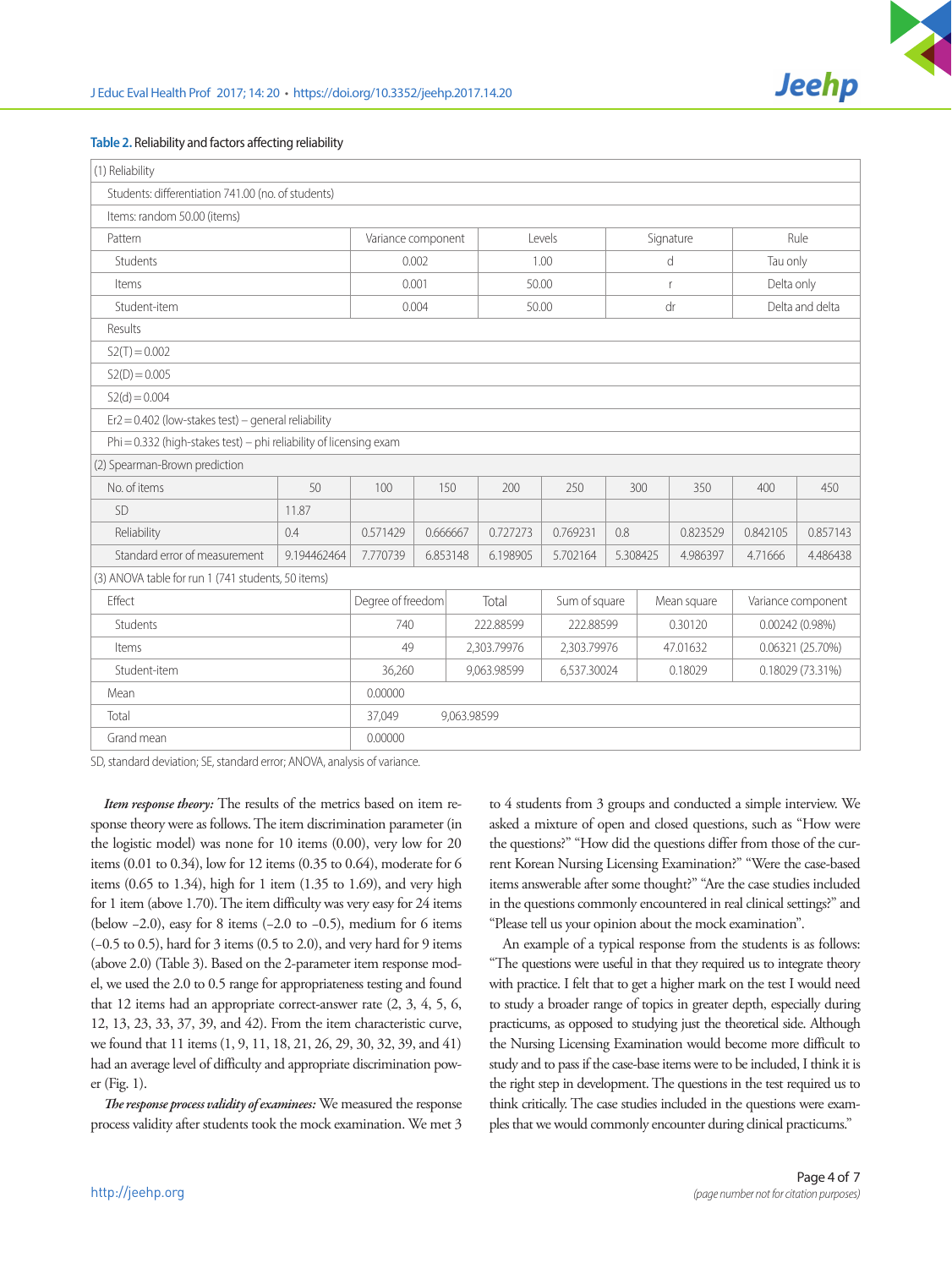**Table 3.** Item discrimination and item difficulty parameters according to item response theory  $(n = 741)$ 

| No. of item    |              | Item discrimination<br>parameter |          | Item difficulty<br>parameter |
|----------------|--------------|----------------------------------|----------|------------------------------|
| 1              | 0.55         | Low                              | 0.41     | Medium                       |
| $\overline{2}$ | 0.19         | Very low                         | 4.90     | Very hard                    |
| 3              | 0.13         | Very low                         | 1.56     | Hard                         |
| 4              | 0.32         | Very low                         | $-0.80$  | Easy                         |
| 5              | 0.12         | Very low                         | $-13.97$ | Very easy                    |
| 6              | 0.65         | Moderate                         | $-3.54$  | Very easy                    |
| 7              | 0.52         | l ow                             | 1.89     | Hard                         |
| 8              | 0.17         | Very low                         | $-3.43$  | Very easy                    |
| 9              | 0.93         | Moderate                         | $-1.23$  | Easy                         |
| 10             | 0.01         | Very low                         | $-23.77$ | Very easy                    |
| 11             | 0.52         | Low                              | $-1.55$  | Easy                         |
| 12             | 0.04         | Very low                         | $-44.88$ | Very easy                    |
| 13             | $-0.46$      | None                             | $-7.48$  | Very easy                    |
| 14             | 0.27         | Very low                         | $-2.65$  | Very easy                    |
| 15             | $-0.03$      | None                             | 50.06    | Very hard                    |
| 16             | 0.31         | Very low                         | $-5.98$  | Very easy                    |
| 17             | 1.43         | High                             | $-3.35$  | Very easy                    |
| 18             | 0.40         | Low                              | $-0.95$  | Easy                         |
| 19             | 0.57         | Low                              | $-4.39$  | Very easy                    |
| 20             | 0.11         | Very low                         | $-0.12$  | Medium                       |
| 21             | 0.27         | Very low                         | $-0.13$  | Medium                       |
| 22             | 0.28         | Very low                         | $-7.44$  | Very easy                    |
| 23             | 0.02         | Very low                         | 29.78    | Very hard                    |
| 24             | $-0.08$      | None                             | $-0.56$  | Medium                       |
| 25             | $-0.03$      | None                             | 42.39    | Very hard                    |
| 26             | 0.44         | Low                              | $-0.85$  | Easy                         |
| 27             | 0.38         | Low                              | $-3.98$  | Very easy                    |
| 28             | $-0.13$      | None                             | 8.61     | Very hard                    |
| 29             | 0.45         | Low                              | 0.08     | Medium                       |
| 30             | 0.50         | Low                              | 1.24     | <b>Hard</b>                  |
| 31             | 0.48         | Low                              | 2.49     | Very hard                    |
| 32             | 0.33         | Low                              | 0.26     | Medium                       |
| 33             | 0.22         | Very low                         | 4.83     | Very hard                    |
| 34             | 0.29         | Very low                         | 3.19     | Very hard                    |
| 35             | 1.94         | Very high                        | $-3.01$  | Very easy                    |
| 36             | 0.22         | Very low                         | 3.89     | Very hard                    |
| 37             | $-0.07$      | None                             | $-9.59$  | Very easy                    |
| 38             | 0.70         | Moderate                         |          |                              |
|                |              |                                  | $-2.30$  | Very easy                    |
| 39             | 0.76<br>0.77 | Moderate                         | $-0.79$  | Easy                         |
| 40             |              | Moderate                         | $-2.84$  | Very easy                    |
| 41             | 0.71         | Moderate                         | $-0.77$  | Easy                         |
| 42             | 0.56         | Low                              | $-1.98$  | Easy                         |
| 43             | 0.19         | Very low                         | $-3.96$  | Very easy                    |
| 44             | 0.24         | Very low                         | $-3.23$  | Very easy                    |
| 45             | $-0.18$      | None                             | -6.23    | Very easy                    |
| 46             | 0.20         | Very low                         | $-4.27$  | Very easy                    |
| 47             | 0.26         | Very low                         | $-3.93$  | Very easy                    |
| 48             | $-0.12$      | None                             | $-24.54$ | Very easy                    |
| 49             | $-0.23$      | None                             | $-9.76$  | Very easy                    |
| 50             | $-0.17$      | None                             | $-5.99$  | Very easy                    |



**Fig. 1.** Item characteristic curve of moderate goodness of fit.

## **Discussion**

In this study, we developed, assessed, and evaluated case-based items that tested problem-solving skills and clinical reasoning, in order to assess their potential use on the Korean Nursing Licensing Examination. In this study, we found that the relative contributions of each factor to the low reliability of the mock examination were as follows: student ability, 0.98%; item difficulty, 25.70%; and factors that could not be accounted for, 73.31%. The item difficulty of the mock examination according to classical test theory was 80% to 100% for only 24% of items, and 50% of the items had a high level of difficulty (less than 60%), indicating that students found the examination difficult. We suggest that other factors may have contributed to the low reliability. For instance, in most universities the mock examination was either held after the clinical practicum but before coursework modules began in the second semester or overlapped with mid-term exams if the clinical practicum was conducted in parallel to coursework modules. Some students had not completed their semester courses when they took the examination, meaning that there were differences in progress among exam-takers. Moreover, as the first takers of the examination, students were presumably unfamiliar with the case-based items, and the questions and the multiple-choice answers were not sufficiently refined, which resulted in an uneven difficulty level, poor discrimination power, and low item-total correlation, all of which may have contributed to low reliability. The assessment of the response process validity revealed that the exam-takers in general thought that the mock examination was difficult, as shown by the following 2 example examinee responses: "Some questions in the mock examination were difficult to answer because we hadn't covered the relevant curricula yet" and "The mock examination was difficult because I hadn't studied enough and because the questions required a lot of critical thinking." The results of the metrics based on item response theory further support this, as 12 items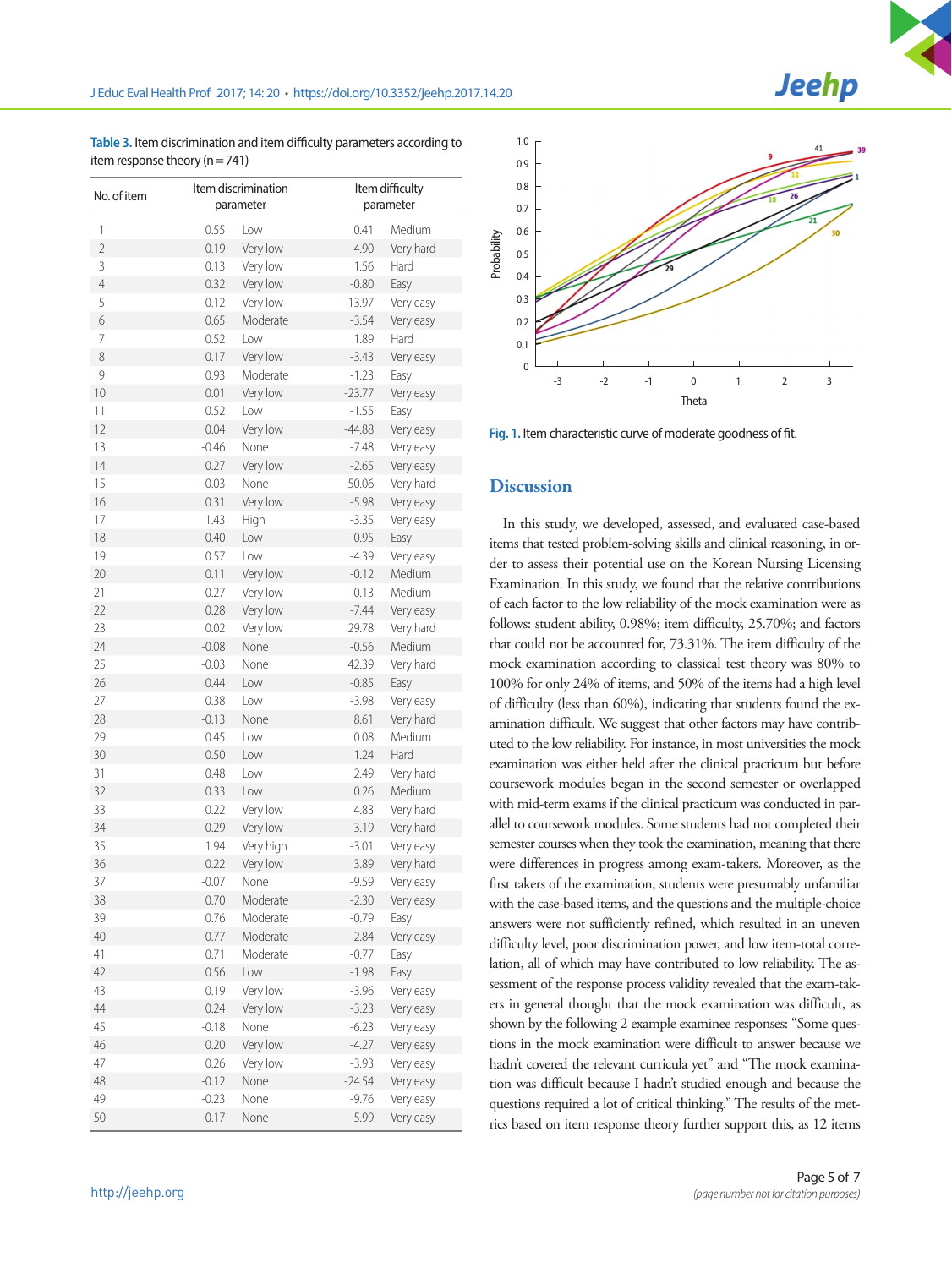had an item difficulty of hard or very hard. However, among the 50 items, students considered 24 items very easy and 8 items easy. The item discrimination parameter was none or almost none for 30 items and low for 12 items, revealing that there were many not-so-well-developed items. Although the overall reliability of the examination may increase with a greater number of items, a better option may be to refine the items so that they are at a more appropriate difficulty level and have a higher discrimination power, as opposed to increasing the number of the items, which could potentially reduce the quality of the examination. The appropriateness testing and the item characteristic curve showed that 12 and 11 items, respectively, had an appropriate correct-answer rate and discrimination power, as well as average difficulty. Since this study describes the development of the first-ever case-based items for the Korean Nursing Licensing Examination, we anticipate that there will be much improvement in the future in terms of the appropriateness, discrimination power, and difficulty of the items.

The significance of this technical report lies in suggesting the possibility of developing case-based items for the Korean Nursing Licensing Examination. Our findings also suggest that if nursing educational institutions adopt case-based problem-solving items in future examinations, examinees will be able to familiarize themselves with these item types relatively quickly and without much difficulty. We also anticipate that the clinical case forms for item development presented here will be productively utilized for the collection of new case studies from clinical nurses.

ORCID: In Sook Park: http://orcid.org/0000-0002-4454-3918; Yeon Ok Suh: http://orcid.org/0000-0001-6273-6652; Hae Sook Park: http://orcid.org/0000-0001-9932-626X; So Young Kang: http: //orcid.org/0000-0003-1352-5685; Kwang Sung Kim: http://orcid. org/0000-0002-0070-5276; Gyung Hee Kim: http://orcid.org/0000- 0002-3259-4419; Yeon- Hee Choi: http://orcid.org/0000-0001-5642- 9381; Hyun-Ju Kim: http://orcid.org/0000-0002-5733-9166

## Authors' contributions

Conceptualization: ISP, YOS, HSP, SYK, KSK, GHK. Data curation: ISP, YOS, HSP, SYK, KSK, GHK, YHC, HJK. Formal analysis: ISP, YOS, HSP, HJK. Funding acquisition: ISP, YOS, HSP, SYK. Methodology: ISP, YOS, HSP, SYK, KSK, GHK. Project administration: ISP, YOS, HSP, SYK, KSK, GHK, YHC, HJK. Visualization: ISP, YOS, HSP, KSK, GHK. Writing—original draft: ISP, YOS, HSP, KSK, GHK, YHC, HJK. Writing—review & editing: ISP.

# Conflict of interest

No potential conflict of interest relevant to this article was reported.

## Funding

This work was supported by a research grant from the National Health Personnel Licensing Examination Board of Korea, 2016 (RE02- 1717-05)

## Supplementary materials

Supplement 1. Example of a representative nursing case.

Supplement 2. Example of the first-round case form for item development.

Supplement 3. Example of the first-round assessment of content validity.

Supplement 4. Example of the second-round assessment of content validity.

Supplement 5. Data file is available from https://dataverse.harvard.edu/dataset.xhtml?persistentId= doi%3A10.7910%2FDVN% 2FECDLXG.

Supplement 6. Difficulty and discrimination by classical test theory. Supplement 7. Item content, job description, and analysis of 50 case-based items for the mock examination.

Supplement 8. Audio recording of the abstract.

## **References**

- 1. Lee HY, Kim CJ, Lee SJ, Park HR, Lee IS, Kim HJ, Park YM. A study of the validity of the Korean Nurses' Licensing Examination. J Educ Eval Health Prof 2005;2:31-42. [https://doi.org/10.3352/jeehp.2005.](https://doi.org/10.3352/jeehp.2005.2.1.31)  [2.1.31](https://doi.org/10.3352/jeehp.2005.2.1.31)
- 2. Kim KS, Kang YH, Koo HY, Kwan MJ, Kim NC, Kim OS, Park JS, Shin HS, Ahn OH, Jang SO, Systematical improvement on the subjects of Korea Nursing License Examination. Seoul: Korea Health Personnel Licensing Examination Institute; 2013.
- 3. Park HR, Kim KH, Kang YS, Kim SY, Park EH. Comparative study on the educational contents of Korea Nursing License Examination by school system. Seoul: Korea Health Personnel Licensing Examination Institute; 2011.
- 4. Korea Health Personnel Licensing Examination Institute. Specific area for developing test item pool of Korean Nursing Licensing Examination. Seoul: Korea Health Personnel Licensing Examination Institute; 2014.
- 5. Kang SY, Kim KS, Kim GH, Park IS, Park HS, Suh YO, Ahn SY. Development of nursing knowledge statement based on job description for new graduate nurses in Korea. Proceedings of the 4th China-Japan-Korea Nursing Conference; 2016 Nov 12-14; Beijing, China.
- 6. Park IS, Park IH, Kim SJ, Suh YO, Park HS, Park EH. Job analysis of the new nurses for national licensing examination. Seoul: Korean Nurses Association; 2010.
- 7. Lim NY, Song JH. Delphi study on introduction of practical skills test in national examination for nursing licensure. J Korean Acad Fundam